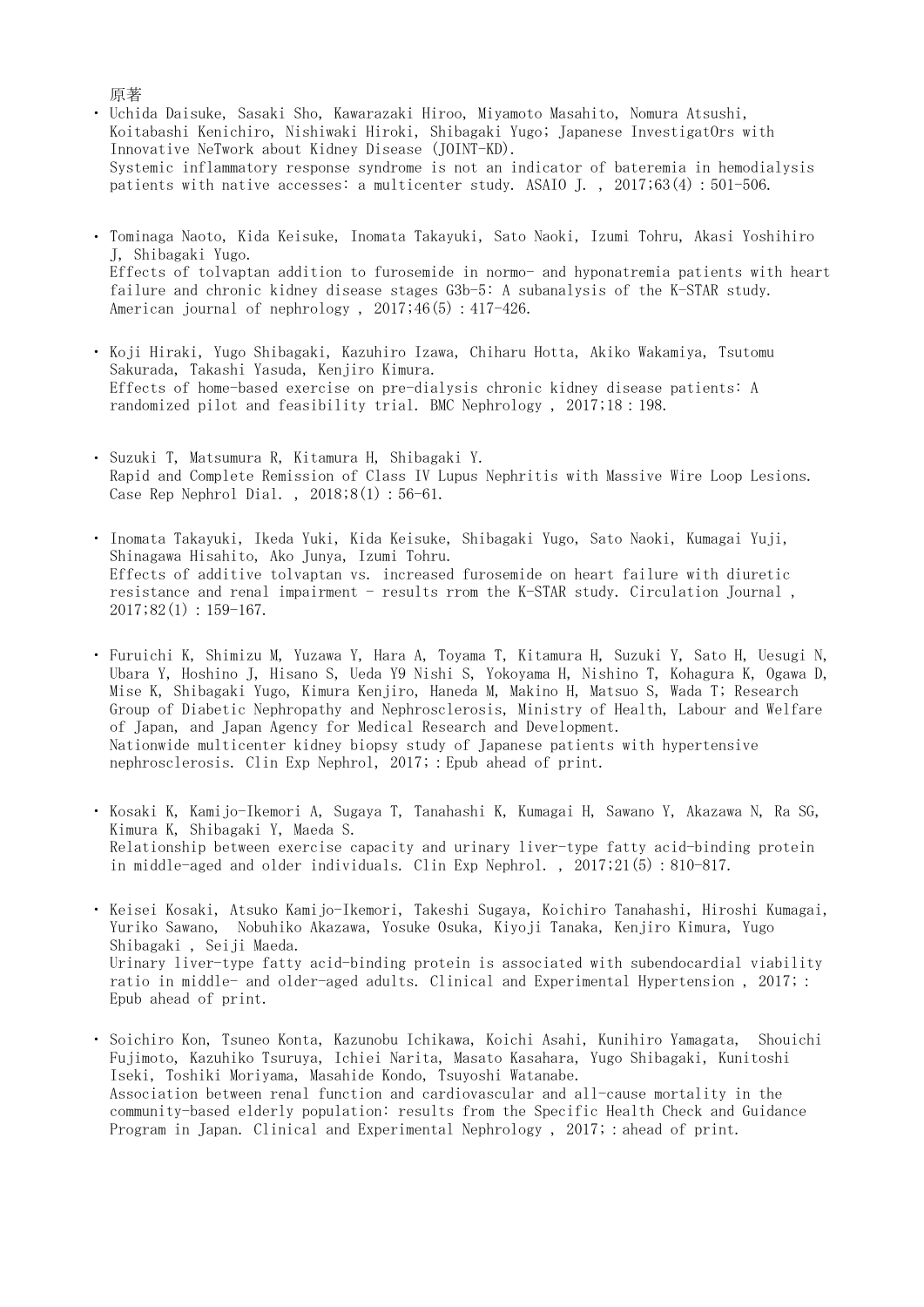・ Furuichi K, Shimizu M, Yuzawa Y, Hara A, Toyama T, Kitamura H, Suzuki Y, Sato H, Uesugi N, Ubara Y, Hohino J, Hisano S, Ueda Y, Nishi S, Yokoyama H, Nishino T, Kohagura K, Ogawa D, Mise K, Shibagaki Yugo, Makino H, Matsuo S, Wada T; Research Group of Diabetic Nephropathy, Ministry of Health, Labour and Welfare of Japan, and Japan Agency for Medical Research and Development. Clinicopathological analysis of biopsy-proven diabetic nephropathy based on the Japanese classification of diabetic nephropathy. Clinical and Experimental Nephrology , 2017;:Epub ahead of print.

・ Yuji Sato, Shouichi Fujimoto, Tsuneo Konta, Kunitoshi Iseki, Toshiki Moriyama, Kunihiro Yamagata, Kazuhiko Tsuruya, Ichiei Narita, Masahide Kondo, Masato Kasahara, Yugo Shibagaki, Koichi Asahi, Tsuyoshi Watanabe. Anemia as a risk factor for all-cause mortality: obscure synergic effect of chronic kidney disease. Clinical and Experimental Nephrology , 2017;:Epub ahead of print.

- ・ Wada T, Muso E, Maruyama S, Hara A, Furuichi K, Yoshimura K, Miyazaki M, Sato E, Abe M, Shibagaki Yugo, Narita I, Yokoyama H, Mori N, Yuzawa Y, Matsubara T, Tsukamoto T, Wada J, Ito T, Masutani K, Tsuruya K, Fujimoto S, Tsuda A, Suzuki H, Kasuno K, Terada Y, Nakata T, Iino N, Kobayashi S. Rationale and study design of a clinical trial to assess the effects of LDL apheresis on proteinuria in diabetic patients with severe proteinuria and dyslipidemia. Clinical and Experimental Nephrology, 2017; : Epub ahead of print.
- ・ Kunitoshi Iseki, Tsuneo Konta, Koichi Asahi, Kunihiro Yamagata, Shouichi Fujimoto, Kazuhiko Tsuruya, Ichiei Narita, Masato Kasahara, Yugo Shibagaki, Toshiki Moriyama, Masahide Kondo, Chiho Iseki, Tsuyoshi Watanabe. Glucosuria and all-cause mortality among general screening participants. Clinical and Experimental Nephrology, 2018; : 1-10.

・ Sayuri Shirai, Naohiko Imai, Shina Sueki, Katsuomi Matsui, Naoto Tominaga, Tsutomu Sakurada, Takashi Yasuda, Kenjiro Kimura, Yugo Shibagaki. Combined cyclosporine and prednisolone therapy using cyclosporine blood concentration monitoring for adult patients with new-onset minimal change nephrotic syndrome: a singlecenter pilot randomized trial. Clinical and Experimental Nephrology , 2017;Epub ahead of print:Epub ahead of print.

- ・ Iseki K,Asahi K,Yamagata K,Fujimoto S,Tasuruya K,Narita I,Konta T,Kasahara M,Shibagaki Y,Yoshida H,Moriyama T,Kondo M,Iseki C,Watanabe T;"Design of the comprehensive health care system for chronic kidney disease (CKD) based on the individual risk assessment by Specific Health Check". Mortality risk among screened subjects of the specific health check and guidance program in Japan 2008-2012. Clinical and Experimental Nephrology , 2017;21(6):978-985.
- ・ Koji Hiraki, Chiharu Hotta, Kazuhiro P.Izawa, Tsutomu Sakurada, Yugo Shibagaki. Dietary protein intake is strongly and positively related with muscle strength in patients with pre-dialysis chronic kidney disease. Clinical and Experimental Nephrology ,  $2017;21(2):354-355.$

・ Shingo Fukuma, Sayaka Shimizu, Kakuya Niihata, Ken-ei Sada, Motoko Yanagita, Tsuguru Hatta, Masaomi Nangaku, Ritsuko Katafuchi, Yoshiro Fujita, Junji Koizumi, Shunzo Koizumi, Kenjiro Kimura, Shunichi Fukuhara, Yugo Shibagaki. Development of quality indicators for care chronic kidney disease in the primary care setting using electronic health data:a RAND-modified Delphi method. Clinical and Experimental Nephrology,  $2017;21(2):247-256$ .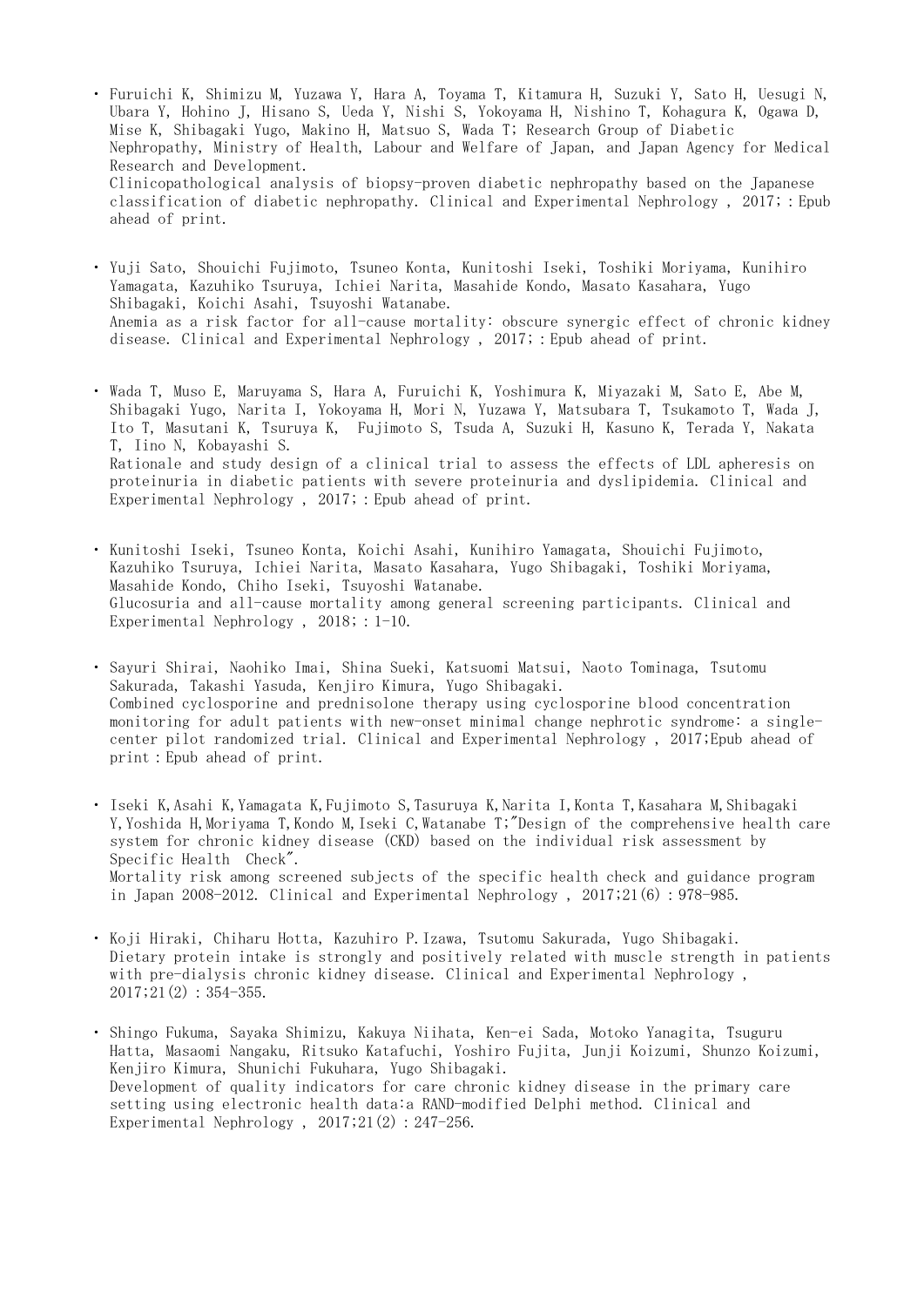- ・ Ohata Keiichi , Kamijo-Ikemori Atsuko , Sugaya Takeshi, Hibi Chihiro, Nakamura Takashi, Murase Takayo, Oikawa Tsuyoshi, Hoshino Seiko, Katayama Kimie, Asano Junko, Kimura Kenjiro, Shibagaki Yugo. Renoprotective effect of the xanthine oxidoreductase inhibitor Topiroxostat under decreased angiotensin II type 1a receptor expression. European Journal of Pharmacology , 2017;815:88-97.
- ・ Keisei Kosaki, Atsuko Kamijo-Ikemori, Takeshi Sugaya, Koichiro Tanahashi, Hiroshi Kumagai, Yuriko Sawano, Yosuke Osuka, Kiyoji Tanaka, Yugo Shibagaki, Seiji Maeda. Association between muscular strength and intrarenal vascular resistance in middle-aged and older individuals. Exp Gerontol.2017;91:72-78.
- ・ Hisamichi Mikako, Kamijo-Ikemori Atsuko, Sugaya Takeshi, Hoshino Seiko, Kimura Kenjiro, Shibagaki Yugo. Role of bardoxolone methyl, a nuclear factor erythroid 2-related factor 2 activator, in aldosterone- and salt-induced renal injury. Hypertension Research , 2018;41(1):8-17.
- ・ Yasuhiro Taki, Naohiko Imai, Tomohiro Nishi, Yugo Shibagaki. Transarterial Embolization of a Ruptured Renal Angiomyolipoma. Intern Med. , 2018;57(2): 283-284.
- ・ Takenoshita-Nakaya Sachiko,Takeba Yuko, Ohta Yuki, Ootaki Masanori, Watanabe Minoru, Iiri Taroh, Otsubo Takehito, Kobayashi Tsukasa, Machida Takafumi, Watanabe Daiki, Nakamura Yuki, Yamamoto Makoto, Kumai Toshio, Kobayashi Shinichi, Matsumoto Naoki. Population profile of cytochrome P450 isozymes in the small intestine of Japanese. Japanese Journal of Clinical Pharmacology and Therapeutics , 2018;49(1):3-6.
- ・ Nishiwaki H, Hasegawa T, Ikenoue T, Tominaga Naoto, Yazawa Masahiko, Kawarazaki Hideo, Shibagaki Yugo, Yamamoto Y, Fukuma S, Yamazaki S, Fukuhara S. Association between post-dialysis hemoglobin level and the survival of vascular access. The Journal of Vascular Access, 2017; : online.
- $\ddot{\phantom{0}}$ Shigeki Kojima, Naohiko Imai, Makoto Yamamoto, Yasuhiro Taki, Nagayuki Kaneshiro, Yugo Shibagaki. Emphysematous cystitis and spontaneous sigmoid colon perforation in a patient with steroid-dependent nephrotic syndrome. Nephrology (Carlton) , 2018;23(3):287-287.
- ・ Yuhei Otobe, Koji Hiraki, Chiharu Hotta, Hajime Nishizawa, Kazuhiro P.Izawa, Yasuhiro Taki, Naohiko Imai, Tsutomu Sakurada, Yugo Shibagaki. Mild cognitive impairment in older adults with pre-dialysis patients with chronic kidney disease: Prevalence and association with physical function. Nephrology (Carlton), 2017; : Epub ahead of print.
- ・ Yasuhiro Taki, Naohiko Imai, Yugo Shibagaki. Zinc deficiency anaemia in haemodialysis patients: Often overlooked but a reatable cause of anaemia. Nephrology (Carlton) , 2017;22(12):1037-1038.
- ・ Kengo Furuichi, Yukio Yuzawa, Miho Shimizu, Akinori Hara, Tadashi Toyama, Hiroshi Kitamura, Yoshiki Suzuki, Hiroshi Sato, Noriko Uesugi, Yoshifumi Ubara, Satoshi Hisano, Yoshihiko Ueda, Shinichi Nishi, Hitoshi Yokoyama, Tomoya Nishino, Kentaro Kohagura, Daisuke Ogawa, Koki Mise, Yugo Shibagaki, Kenjiro Kimura, Masakazu Haneda, Hirofumi Makino, Seiichi Matsuo, Takashi Wada. Nationwide multicentre kidney biopsy study of Japanese patients with type 2 diabetes. Nephrology Dialysis Transplantation, 2018;33(1):138-148.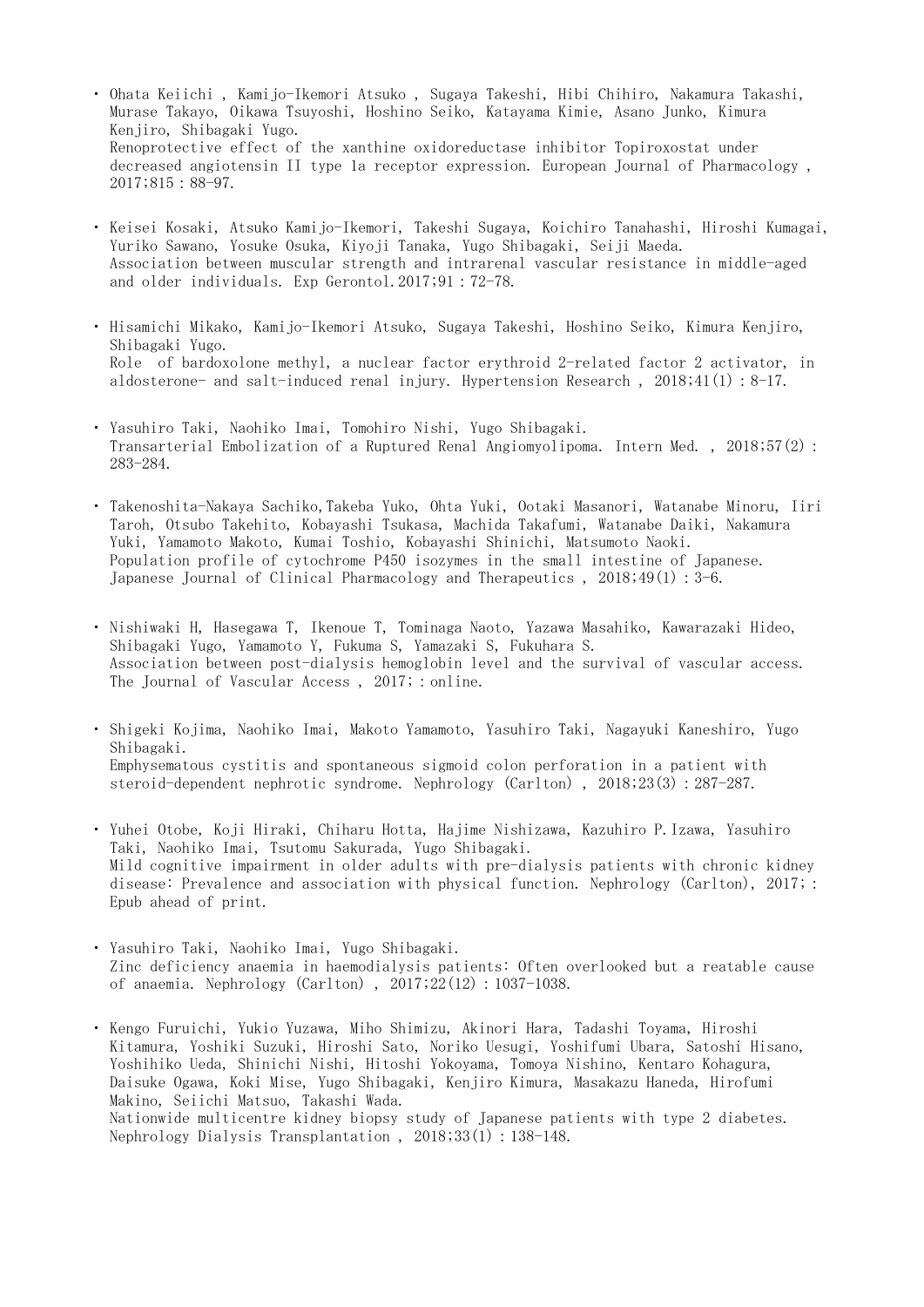- ・ Iseki Kunitoshi, Konta Tsuneo, Asahi Koichi, Yamagata Kunihiro, Fujimoto Shouichi, Tsuruya Kazuhiro, Narita Ichiei, Kasahara Masato, Shibagaki Yugo, Moriyama Toshiki, Kondo Masahide, Iseki Chiho, Watanabe Tsuyoshi; Design of the Comprehensive Health Care System for Chronic Kidney Disease (CKD) Based on the Individual Risk Assessment by Specific Health Check. Association of dipstick hematuria with all-cause mortality in the general population: results from the specific health check and guidance program in Japan. Nephrology Dialysis Transplantation , 2017;2017:1-8.
- ・ Yuji Sato, Shouichi Fujimoto, Tsuneo Konta, Kunitoshi Iseki, Toshiki Moriyama, Kunihiro Yamagata, Kazuhiko Tsuruya, Ichiei Narita, Masahide Kondo, Masato Kasahara, Yugo Shibagaki, Koichi Asahi, Tsuyoshi Watanabe. Body shape index: Sex-specific differences in predictive power for all-cause mortality in the Japanese population. PLoS One,  $2017;12(5):e0177779$ .
- $\ddot{\phantom{0}}$ Sho Sasaki,Takeshi Hasegawa,Hiroo Kawarazaki,Atsushi Nomura,Daisuke Uchida,Takahiro Imaizumi,Masahide Furusho,Hiroki Nishiwaki,Shingo Fukuma,Yugo Shibagaki,Shunichi Fukuhara,on behalf of Japanese investigatOrs with Innovative Network for Kidney Disease: JOINT-KD. Correction: Development and Validation of a Clinical Prediction Rule for Bacteremia among Maintenance Hemodialysis Patients in Outpatient Settings. PloS One , 2017;12(7):e0181800.
- ・ Sato Eiichi, Kamijo-Ikemori Atsuko, Oikawa Tsuyoshi, Okuda Aya, Sugaya Takeshi, Nakamura Tsukasa, Shibagaki Yugo. Urinary excretion of liver-type fatty acid-binding protein reflects the severity of sepsis. Renal Replacement Therapy , 2017;3:26.
- ・ K.Kosaki, A.Kamijo‐Ikemori, T.Sugaya, K.Tanahashi, Y.Sawano, N.Akazawa, S.‐G.Ra, K. Kimura, Y.Shibagaki, S.Maeda. Effect of habitual exercise on urinary liver‐type fatty acid‐binding protein levels in middle‐aged and older adults. Scand J Med Sci Sports. , 2018;28(1):152-160.

・ Takahiro Imaizumi, Takeshi Hasegawa, Atsushi Nomura, Sho Sasaki, Hiroki Nishiwaki, Takaya Ozeki, Hideaki Shimizu, Shun Minatoguchi, Taishi Yamakawa, Masahiko Yazawa, Daisuke Uchida, Hiroo Kawarazaki, Masahito Miyamoto, Tomo Suzuki, Kenichiro Koitabashi, Masahide Furusho, Yoshiro Fujita. Association Between Staphylococcus aureus Bacteremia and Hospital Mortality in Hemodialysis Patients With Bloodstream Infection: A Multicenter Cohort From Japanese Tertiary Care Centers. Therapeutic Apheresis and Dialysis , 2017;21(4):354-360.

- ・ 谷澤雅彦, 小板橋賢一郎, 今井直彦, 河原崎宏雄, 櫻田勉, 佐々木秀郎, 力石辰也, 櫻井裕子, 柴垣 有吾. 若手腎臓内科医・透析医の腎移植単科施設以外での限定的な腎移植経験が腎移植のオプション 提示に与える影響. 日本臨床腎移植学会雑誌 , 2017;5(2):167-172.
- ・ 堀田千晴, 平木幸治, 若宮亜希子, 井澤和大, 渡辺敏, 金城永幸, 櫻田勉, 柴垣有吾, 木村健二郎. 末期腎不全患者における治療法別の身体機能の差異. 日本透析医学会雑誌 , 2017;50(4):241-245.
- ・ 音部 雄平, 平木 幸治, 堀田 千晴, 井澤 和大, 櫻田 勉, 柴垣 有吾, 木村 健二郎. 保存期慢性腎 臓病患者における筋力値および健常者平均値との比較. 理学療法学 , 2017;44(6):401-407.
- $\ddot{\phantom{0}}$ 末木志奈, 矢萩浩一, 岡本岳史, 小板橋賢一郎, 櫻田勉, 柴垣有吾. 自己血管内シャント患者の血液 透析前後における上肢SPPの検討. 腎と透析85別冊アクセス2017 , 2017;83(別冊):214-216.